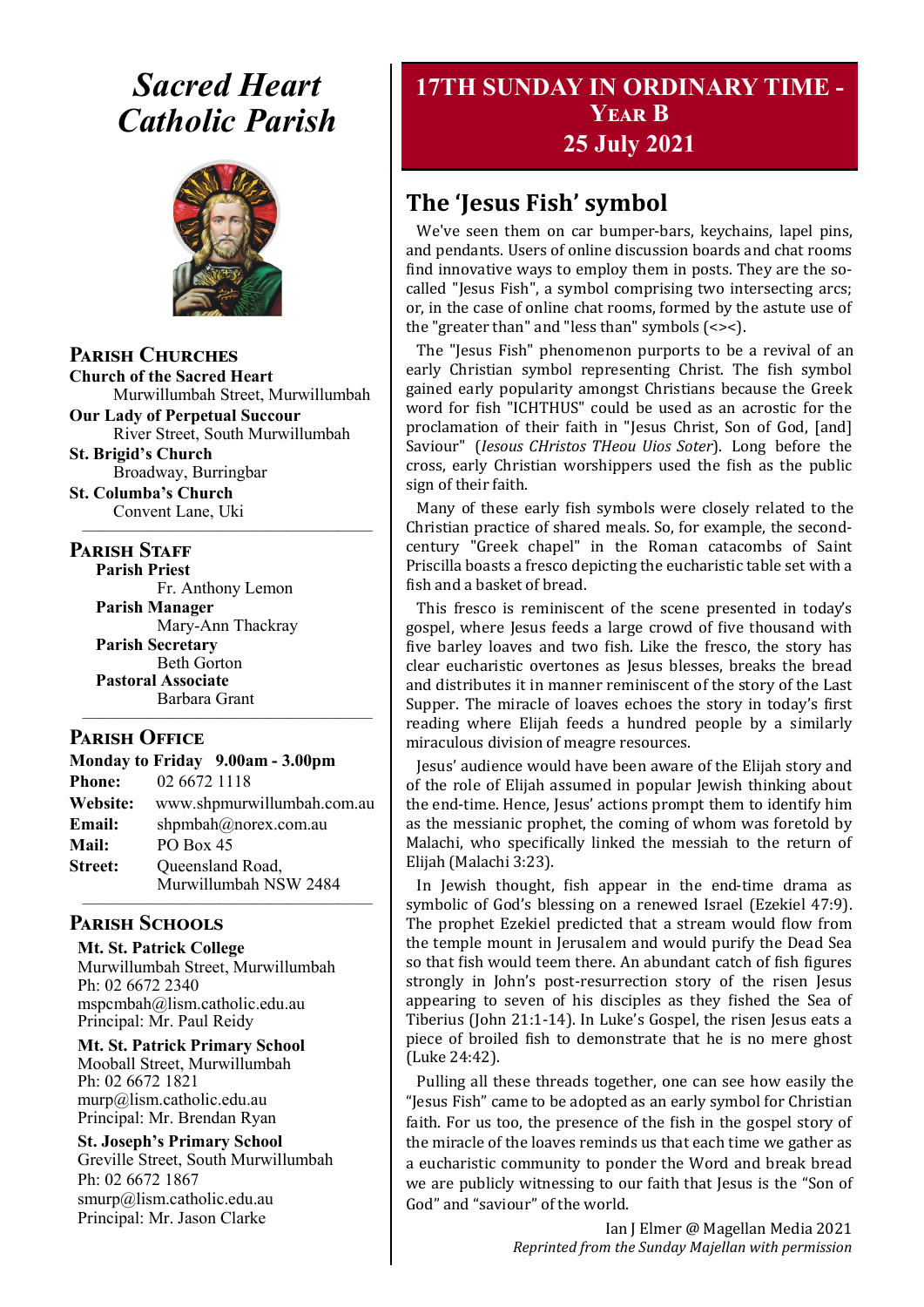# This week in the Parish  $25$  July  $-1$  August

| Sunday 25           | 17TH SUNDAY IN ORDINARY TIME - Year B                |
|---------------------|------------------------------------------------------|
|                     | <b>WORLD DAY FOR GRANDPARENTS AND THE ELDERLY</b>    |
|                     | 8:00 am - Mass                                       |
|                     | $10:00$ am - Mass                                    |
| Monday 26           | Sts Joachim and Anne, parents of Blessed Virgin Mary |
| Tuesday 27          | NO 5:30 pm Mass today                                |
| <b>Wednesday 28</b> | NO 5:30 pm Mass today                                |
| Thursday 29         | 8:15 am - Mass                                       |
|                     | 9:00 am - Legion of Mary - South Meeting Room        |
| Friday 30           | 12:00 pm - Mass                                      |
| Saturday 31         | 6:00 pm - Vigil Mass                                 |
| Sunday 01           | 18TH SUNDAY IN ORDINARY TIME - Year B                |
|                     | 8:00 am - Mass                                       |
|                     | 10:00 am - Mass                                      |
|                     | 12 noon - Baptisms                                   |
|                     |                                                      |



#### **Seating in the Church**

Please remember to turn over the small **'Please Sit Here'** card where you sit in the church during Mass. This tells the<br>volunteer cleaners where volunteer someone has been sitting during Mass.

## **Reconciliation**

Saturday : 5.30pm - 5.50pm Sunday: 7.30am - 7.50am

## **Please Pray For:**

#### **Recently Deceased:**

Carolyn Zambelli, Theresa Orodani (Solomon Islands), Marjorie Payton, Kevin Palmer

#### **Anniversaries:**

Allan Duroux, Eva Sterling, Terry Belmont, David Delacruz, Francisca Telan

**Those Who Are Sick:** 

James Wallace

#### *Readings for today and next Sunday:*

**17th Sunday in Ordinary Time - Year B**  2 Kg 4:42-44; Eph 4:1-6; Jn 6:1-15

**18th Sunday in Ordinary Time - Year B**  Ex 16:2-4, 12-15; Eph 4:17, 20-24; Jn 6:24-35

## **Reading Roster:**

**31 July/1 August - 18th Sunday in Ord Time 6pm Vigil:** Tim Waugh **Sunday 8am:** Bernard Nolan **Sunday 10am:** Lisa Dusi-Fox

#### **Wednesday Word**

Limited copies of Wednesday Word, with this weekend's readings, are available for you in the Church.

Blessed are the merciful, for they shall receive mercy. Blessed are the clean of heart, for they shall see God. *(Matthew 5:7-8)*



## **Legion of Mary**

**The Legion of Mary** is a lay apostolic association of Catholics who, with the sanction of the Church and under the powerful leadership of Mary Immaculate, Mediatrix of All Graces, serve the Church and their neighbor on a voluntary basis in about 170 countries. The first meeting of

the Legion of Mary took place in Myra House, Francis Street, Dublin, Ireland on 7 September, 1921.

The object of the **Legion of Mary** is the glory of God through the holiness of its members developed by prayer and active co-operation in Mary's and the Church's work.

The Legion invites all parishioners to join us on **Wednesday 4 August at noon** to honour Our Blessed Mother in this **CENTENARY** of the **LEGION of MARY.**

#### **Assisted Suicide Legislation (on line petition) …**

Sydney Archbishop Anthony Fisher OP says Independent Sydney MP Alex Greenwich's plan to introduce a euthanasia bill to the New South Wales Parliament is "particularly insensitive" during the pandemic.

Archbishop Fisher said the "state-sanctioned killing of the sick, elderly and frail of New South Wales is the last thing we need right now".

"I call on the Government to keep us focused on the present challenges and once they have been met, let us focus on medicine at its best and not its most lethal. If anyone in the parish wants to object to the proposed Assisted Suicide legislation, please follow the link:

[https://comms.sydneycatholic.org/v/75218/7085317/](https://comms.sydneycatholic.org/v/75218/7085317/email.html?k=z02TQjPMSNHDuvS-Hs8KHTIpRUOPzHX1v2VeEwNddmU) [email.html?k=z02TQjPMSNHDuvS](https://comms.sydneycatholic.org/v/75218/7085317/email.html?k=z02TQjPMSNHDuvS-Hs8KHTIpRUOPzHX1v2VeEwNddmU)-[Hs8KHTIpRUOPzHX1v2VeEwNddmU](https://comms.sydneycatholic.org/v/75218/7085317/email.html?k=z02TQjPMSNHDuvS-Hs8KHTIpRUOPzHX1v2VeEwNddmU)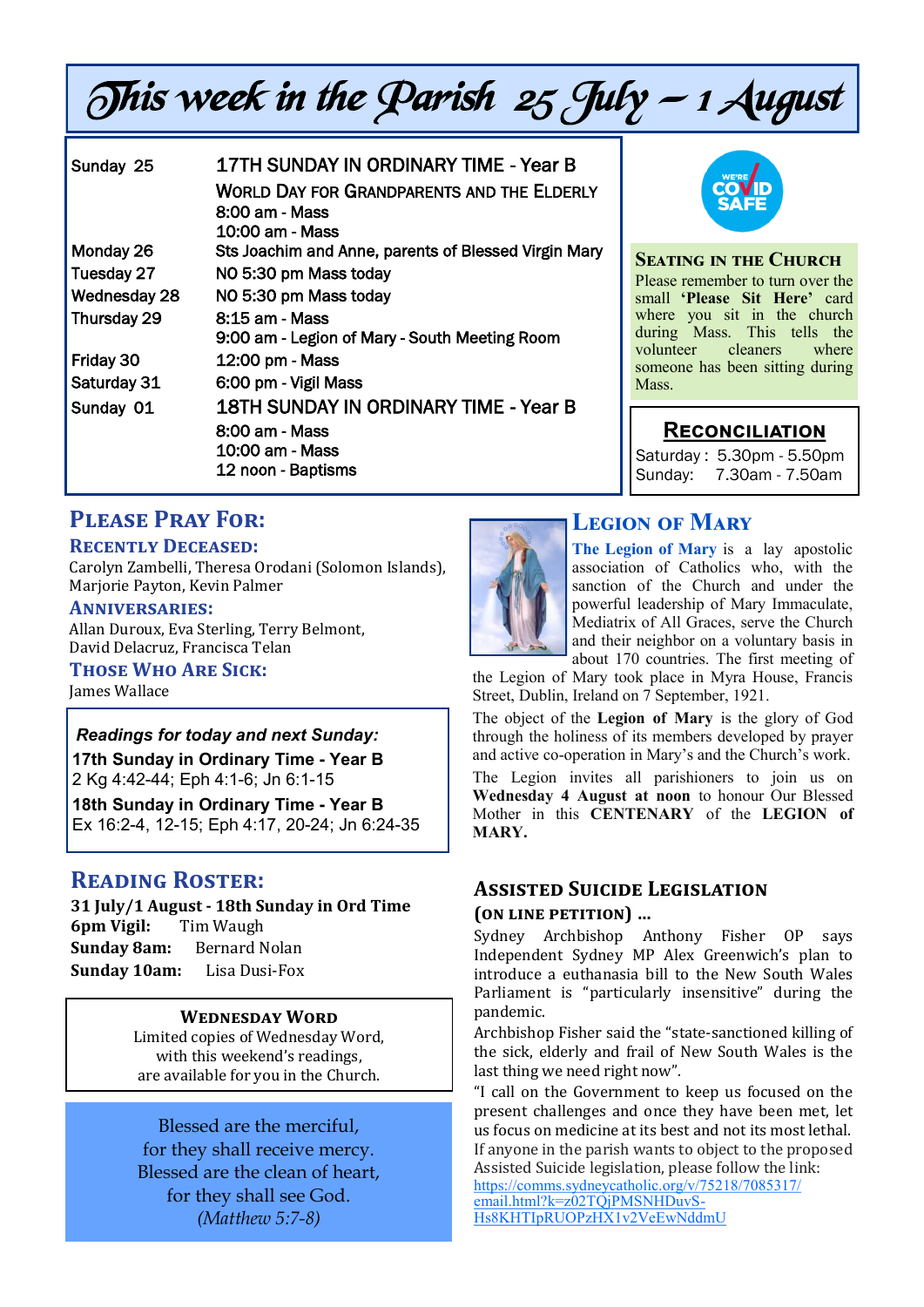

Are you thinking of<br>becoming a Catholic?

## **INVITATION TO ALL WHO WOULD Like To Know About THE CATHOLIC FAITH**

## **RCIA –A Journey in Faith**

Since Jesus invited His first followers to "Come, follow me", the image of journey has been used to describe Christian discipleship.

## **The Right of Christian Initiation of**

**Adults - RCIA** programme provides a setting where the Catholic faith can be explored and the journey of faith can be celebrated within the local Church community.

The RCIA Programme begins with an Enquiry Night to assist:

- Those who might be considering joining our Catholic community.
- Those who would like to know more about the RCIA programme.
- Those parishioners who are interested in supporting our candidates.
- Those who wish to know more about their Faith.

If you are interested to learn more about the Catholic Faith, please phone Barbara at the Parish Office 6672 1118 or email at shpmbah@norex.com.au

# **Vinnies Winter Appeal** Donate Now

*Lives can change when you choose to help* Throughout July you can make your donations to the Vinnies Winter Appeal.

Donations can be made:

- in the Church today
- $\bullet$  in the envelopes provided for those asking for a receipt
- online: https://donate.vinnies.org.au/ winterappeal

Thank you for your generous support!



## **Pastoral Council News**

The **next meeting** of the Parish Pastoral Council will be held on **Thursday 5 August at 5:30 pm.**

The **agenda for the meeting will be set on Thursday 29 July**. Any matters that you, our Parishioners, would like to be considered for the agenda should be sent by email to  $banner@onthenet.com.au$  or placed in the PPC box in the church no later than Wednesday 28 July.

## **Today is The First World Day for Grandparents and the Elderly**



Pope Francis has proclaimed the First World Day for Grandparents and the Elderly, to be held on Sunday 25 July 2021 (Feast of Sts Anne & Joachim, grandparents to Jesus).

In announcing this, Pope Francis has chosen the theme *"I am with you always"* (cf. Mt 28:20) to express the closeness of the Lord and the Church to every older person, especially in these challenging pandemic times.

This promise of closeness and hope is one that can be shared by young and old alike. Not only are young people called upon to be present in the lives of grandparents and older people, but the elderly also have a mission – to pass on their faith.

Each of us, whether married or single, religious or priest, share this mission.

Let's reflect on the particular ways in which this is lived out by grandparents and the elderly.

## **Blessing On A Long Life**

God of mercy, You have given your children the gift of long life, And they ask for your blessing. Let them feel the tenderness and strength of your presence. As they look back to the past, let them rejoice in your mercy. As they look to the future, May they persevere in hope that does not fade. To you be praise and glory for ever.

Amen.